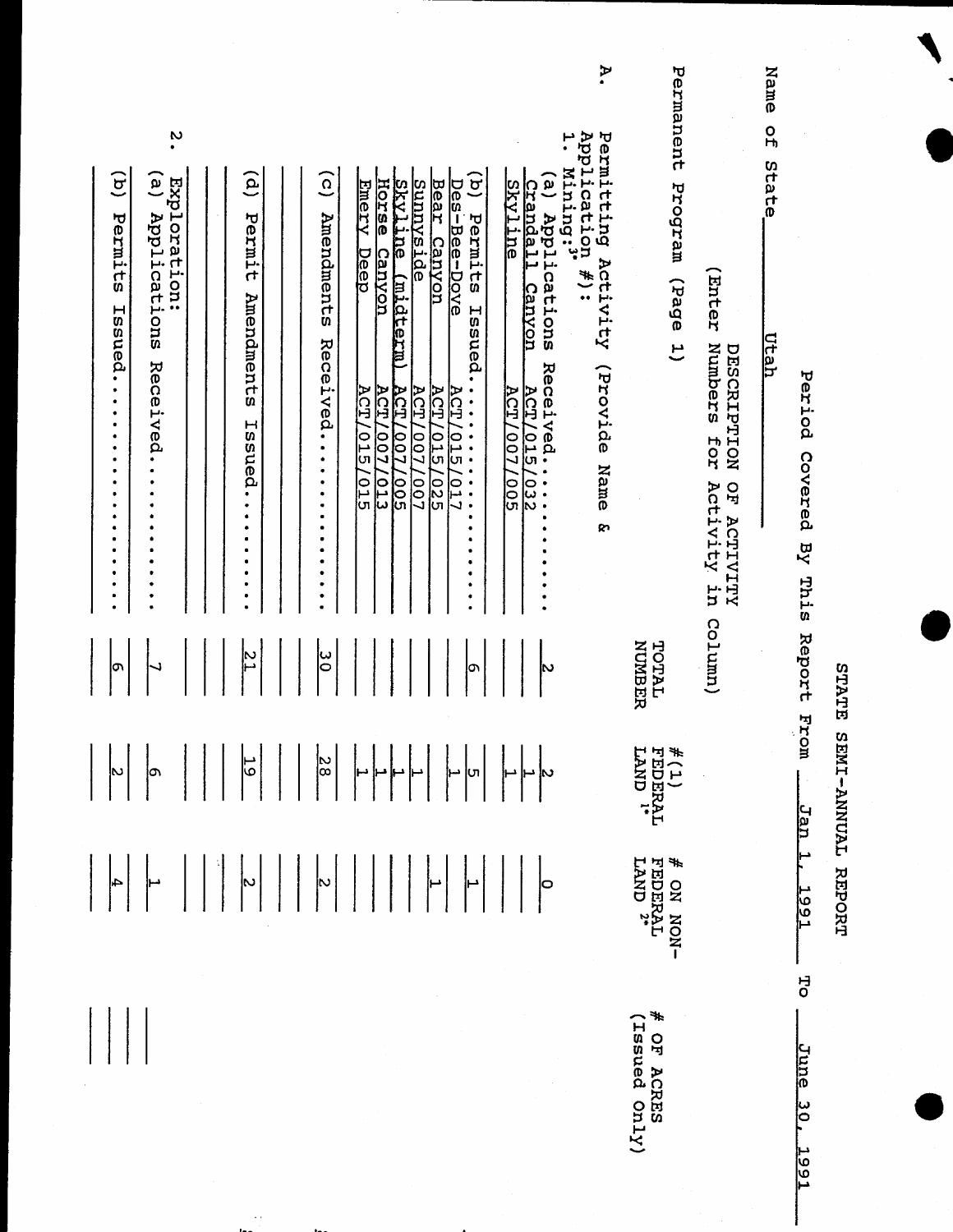Permanent Program (Page 2)

 $\ddot{\cdot}$ 

A.

| $\overset{\omega}{\cdot}$ $\overset{\omega}{\cdot}$                                                                                                                                                                                                                |                                                                                                                                                                                                                                                                                                                                                                                                                   | U                                                                                                                                                                                                                                                                                                                                                       |                                                                                                                                                                                                                                                                                                                                                                                         | ω                                                                                                                                                                                                                                                                                                                      |                                                                                                   |                                                                            |
|--------------------------------------------------------------------------------------------------------------------------------------------------------------------------------------------------------------------------------------------------------------------|-------------------------------------------------------------------------------------------------------------------------------------------------------------------------------------------------------------------------------------------------------------------------------------------------------------------------------------------------------------------------------------------------------------------|---------------------------------------------------------------------------------------------------------------------------------------------------------------------------------------------------------------------------------------------------------------------------------------------------------------------------------------------------------|-----------------------------------------------------------------------------------------------------------------------------------------------------------------------------------------------------------------------------------------------------------------------------------------------------------------------------------------------------------------------------------------|------------------------------------------------------------------------------------------------------------------------------------------------------------------------------------------------------------------------------------------------------------------------------------------------------------------------|---------------------------------------------------------------------------------------------------|----------------------------------------------------------------------------|
| Responses<br>Partial Inspections.<br>Complete<br>$\overline{a}$<br>$\tilde{\mathbf{a}}$<br><b>Including</b><br><b>AON</b><br>Other.<br>Issued<br>Inspections.<br>5 <sup>o</sup><br>TDL/<br>$\overline{0}$<br>$\frac{5}{10}$<br>Day<br>ăò<br>$\bullet$<br>$\bullet$ | Inspection<br>$\mathbf{e}$<br>Acres<br>$\tilde{\mathbf{e}}$<br>$\tilde{\mathbf{S}}$<br>Actions:"<br>Phase<br>Planting<br>Forfeited<br>III<br>٠<br>1<br>٠<br>$\bullet$<br>Phas<br>RY<br>٠<br>٠<br>Ō<br>٠<br>Permit<br>٠<br>٠<br>$\frac{1}{2}$<br>٠<br>٠<br>$\bullet$<br>$\bullet$<br>٠<br>٠<br>$\bullet$<br>٠<br>٠<br>Number.<br>٠<br>٠<br>٠<br>$\bullet$<br>$\bullet$<br>$\bullet$<br>$\bullet$<br>٠<br>$\bullet$ | Bonds:<br>$\widetilde{\mathfrak{o}}$ $\widehat{\mathfrak{o}}$<br>َم<br>New<br>Total<br>Acres<br>$\Xi$<br>Grading<br>Acres<br>Released<br>Acres<br>Bonded<br>I<br>Bonded<br>Phase<br>$\overline{R}$<br>$\overline{\mathbf{z}}$<br>Permit<br>40<br>H,<br>Permit<br>Date.<br>Number<br>$\bullet$<br>Number.<br>$\ddot{\phantom{0}}$<br>$\bullet$<br>۰<br>٠ | Approved Applications<br>Experimental<br><b>GQ</b><br>other<br>No.<br>$\overline{\omega}$ $\overline{\omega}$<br>Underground<br>œ<br>Surface<br>(Explain Under<br>Processing<br>Practices<br>Under<br>$\ddot{\phantom{0}}$<br>s<br>S<br>Facilities<br>٠<br>$\bullet$<br>Reclamat<br>$\ddot{\cdot}$<br>Conduct<br>Comment<br>٠<br>$\bullet$<br>$\bullet$<br>ror<br>ω<br><b>Aruo</b><br>۰ | Regulated Facilities:"<br>ق<br>َقِ<br>ă<br>$\mathbf{v}$<br>نير<br>No. of<br>current<br>Surface<br>Underground.<br>of Mines<br>Active Mines<br>Mining<br>$\bullet$<br>$\ddot{\cdot}$<br>$\bullet$<br>$\ddot{\cdot}$<br>Activity)<br>$\ddot{\cdot}$<br>$\ddot{\cdot}$<br>$\ddot{\cdot}$<br>$\ddot{\bullet}$<br>$\bullet$ | Application<br>Permitting<br>Activity<br>$\ddot{\ast}$ :<br>ity (Provide<br>(Cont'd)<br>Name<br>დ |                                                                            |
| $\overline{50}$<br> J<br> u<br>jœ<br>ļ∞<br>lO                                                                                                                                                                                                                      |                                                                                                                                                                                                                                                                                                                                                                                                                   |                                                                                                                                                                                                                                                                                                                                                         | 70<br>$\frac{1}{2}$<br>0                                                                                                                                                                                                                                                                                                                                                                | 18<br>بر<br>1∞<br>þ                                                                                                                                                                                                                                                                                                    |                                                                                                   | NUMBER<br>TOTAL                                                            |
|                                                                                                                                                                                                                                                                    |                                                                                                                                                                                                                                                                                                                                                                                                                   |                                                                                                                                                                                                                                                                                                                                                         |                                                                                                                                                                                                                                                                                                                                                                                         |                                                                                                                                                                                                                                                                                                                        |                                                                                                   | <b>APPLIT/<br/>PERMIT</b><br>NUMBER                                        |
|                                                                                                                                                                                                                                                                    |                                                                                                                                                                                                                                                                                                                                                                                                                   |                                                                                                                                                                                                                                                                                                                                                         |                                                                                                                                                                                                                                                                                                                                                                                         |                                                                                                                                                                                                                                                                                                                        |                                                                                                   | $\begin{array}{l} \#(1) \\ \texttt{FEDERAL} \\ \texttt{LAND!} \end{array}$ |
|                                                                                                                                                                                                                                                                    |                                                                                                                                                                                                                                                                                                                                                                                                                   |                                                                                                                                                                                                                                                                                                                                                         |                                                                                                                                                                                                                                                                                                                                                                                         |                                                                                                                                                                                                                                                                                                                        |                                                                                                   | # ON NON-<br>FEDERAL<br>LAND <sup>2*</sup>                                 |
|                                                                                                                                                                                                                                                                    |                                                                                                                                                                                                                                                                                                                                                                                                                   |                                                                                                                                                                                                                                                                                                                                                         |                                                                                                                                                                                                                                                                                                                                                                                         |                                                                                                                                                                                                                                                                                                                        |                                                                                                   | # OF ACRI<br>(ISSued C                                                     |

 $\ddot{a}$ 

 $\bar{z}$ 

 $\frac{1}{2}$ 

 $\frac{1}{2}$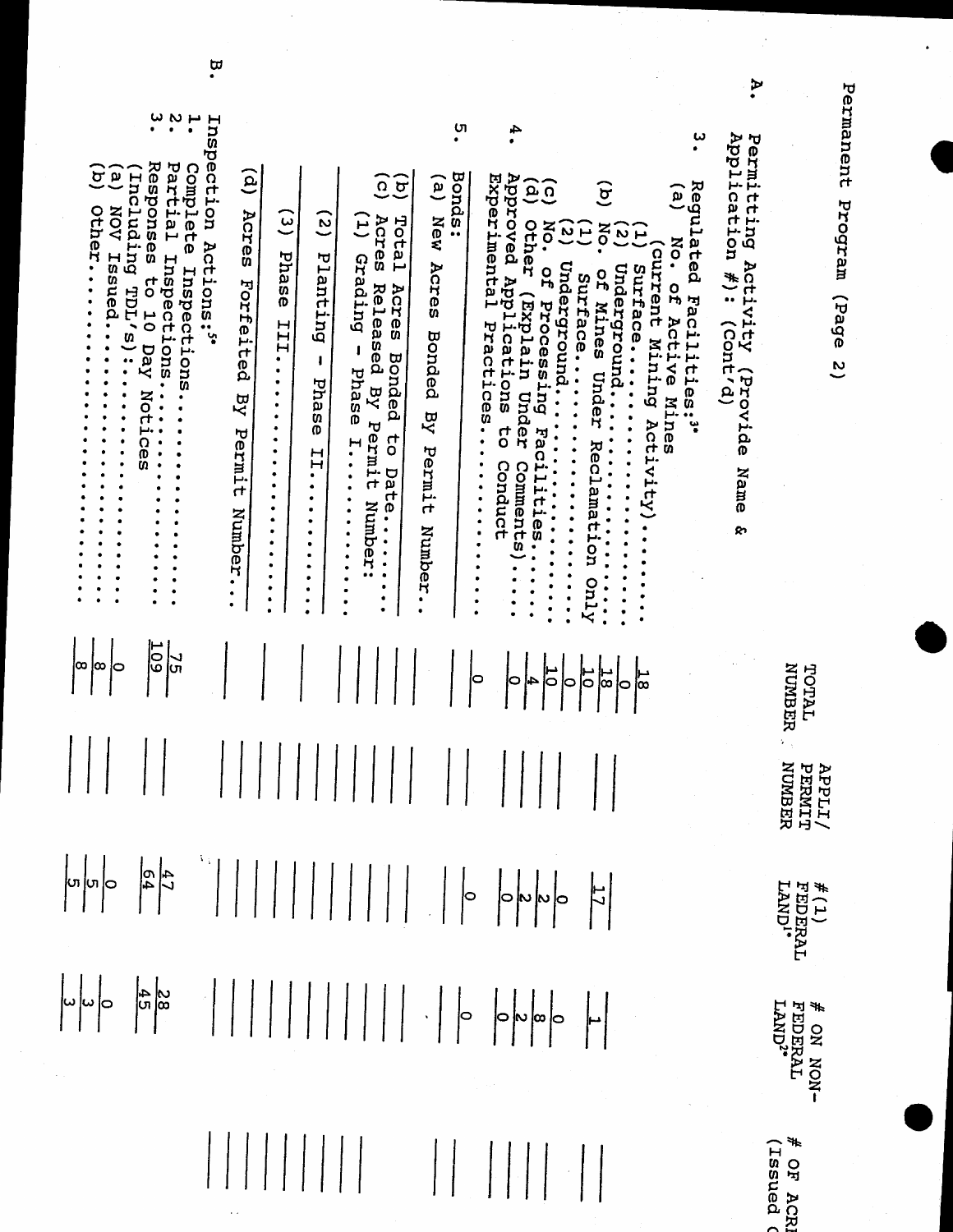$\ddot{\phantom{0}}$ 

Permanent Program (Page 3)

 $\ddot{\mathbf{c}}$ 

|                                                                                                                                                                                                                                                                                                                                                                                                                                       | ω                                                                                                                                                                                                                                                                                                                                                                 | N                                                                                                                                                                                                                                                                                                                                                                                                                   | ÷,                                                                                                             | ω<br>N<br>۰                                                                                                                                                                                          | ىم                       |                                                                               |
|---------------------------------------------------------------------------------------------------------------------------------------------------------------------------------------------------------------------------------------------------------------------------------------------------------------------------------------------------------------------------------------------------------------------------------------|-------------------------------------------------------------------------------------------------------------------------------------------------------------------------------------------------------------------------------------------------------------------------------------------------------------------------------------------------------------------|---------------------------------------------------------------------------------------------------------------------------------------------------------------------------------------------------------------------------------------------------------------------------------------------------------------------------------------------------------------------------------------------------------------------|----------------------------------------------------------------------------------------------------------------|------------------------------------------------------------------------------------------------------------------------------------------------------------------------------------------------------|--------------------------|-------------------------------------------------------------------------------|
| $\overline{0}$<br><b>Dollar</b><br>Paid<br>$K_{\mathbf{S}}$<br>Amount<br>Violation"<br>$\frac{0}{4}$<br>ဂ<br>IV1<br>ىز<br>Penaltie<br>$\bullet$<br>w                                                                                                                                                                                                                                                                                  | civi<br>$\Omega$<br>$\sigma$<br>َمِ<br>ρ<br>$\Omega$<br>Violations<br>Number<br>ىم<br>Number<br>Final<br>Modifications<br>Penalti<br>Assessed<br>$\mathbf{a}$<br>$\frac{0}{4}$<br>$es:6*$<br>civi<br>Civi<br>Not<br>ິ<br>ب<br>Penalties<br>Assessed<br>Penalties<br>Penalties<br>Penalt<br>Outstanding<br>Collected<br>Ass<br>O<br>O<br>ies.<br>sed.<br>$\bullet$ | Enforcement<br>Notice<br><b>Ces</b><br>َمِ<br>$\sigma$<br>$\overline{\mathbf{o}}$<br>$\sigma$<br>$\mathbf{a}$<br>sation<br>Vacations <sup>6</sup><br>Terminations <sup>6</sup> *<br>Modifications<br>Vacations <sup>6</sup><br>Terminat<br>$\frac{0}{H}$<br>Actions:"<br>Orders<br>Violat<br><b>Lons<sup>6</sup>*</b><br>$\ddot{\cdot}$<br>٠<br>٩<br><b>Ons</b><br>Н<br>'n<br>m<br>c<br>ው<br>ር<br><b>hs</b><br>sued | Explain<br>Enforcement<br>H.<br><b>Comments</b><br>Action Taken<br>$\ddot{\cdot}$<br>$\bullet$<br>٠<br>(NOV/CO | Inspections<br><b>Resolved.</b><br>Conducted.<br>٠<br>٠<br>٠<br>$\bullet$<br>٠<br>٠<br>٠<br>۰<br>٠<br>٠<br>٠<br>٠<br>٠<br>٠<br>٠<br>$\bullet$<br>٠<br>۰<br>٠<br>٠<br>٠<br>٠<br>٠<br>۰<br>٠<br>٠<br>٠ | Complaints:"<br>Received | nt a th<br>radaa<br>1                                                         |
| ယ<br> ယ                                                                                                                                                                                                                                                                                                                                                                                                                               | N<br> ∞<br>ယြ<br>$\frac{1}{2}$<br>10                                                                                                                                                                                                                                                                                                                              | $\frac{4}{5}$<br>သ<br> −<br> თ<br>lហ<br>ωا                                                                                                                                                                                                                                                                                                                                                                          |                                                                                                                |                                                                                                                                                                                                      |                          | NUMBER<br>TOTAL                                                               |
|                                                                                                                                                                                                                                                                                                                                                                                                                                       |                                                                                                                                                                                                                                                                                                                                                                   |                                                                                                                                                                                                                                                                                                                                                                                                                     |                                                                                                                |                                                                                                                                                                                                      |                          | <b>APPLIT/<br/>PERMIT</b><br>NUMBER                                           |
|                                                                                                                                                                                                                                                                                                                                                                                                                                       |                                                                                                                                                                                                                                                                                                                                                                   |                                                                                                                                                                                                                                                                                                                                                                                                                     |                                                                                                                |                                                                                                                                                                                                      |                          | $\begin{array}{l} \text{\#(1)} \\ \text{FEDERAL} \\ \text{LANDI} \end{array}$ |
| $\begin{array}{ c c c c c c c c c c } \hline \  \  \, & \quad \  \, \, & \quad \  \, & \quad \  \, & \quad \  \, & \quad \  \, & \quad \  \, & \quad \  \, & \quad \  \, & \quad \  \, & \quad \  \, & \quad \  \, & \quad \  \, & \quad \  \, & \quad \  \, & \quad \  \, & \quad \  \, & \quad \  \, & \quad \  \, & \quad \  \, & \quad \  \, & \quad \  \, & \quad \  \, & \quad \  \, & \quad \  \, & \quad \  \, & \quad \  \,$ |                                                                                                                                                                                                                                                                                                                                                                   |                                                                                                                                                                                                                                                                                                                                                                                                                     |                                                                                                                |                                                                                                                                                                                                      |                          | # ON NON-<br>FEDERAL<br>LAND <sup>2+</sup>                                    |
|                                                                                                                                                                                                                                                                                                                                                                                                                                       |                                                                                                                                                                                                                                                                                                                                                                   |                                                                                                                                                                                                                                                                                                                                                                                                                     |                                                                                                                |                                                                                                                                                                                                      |                          |                                                                               |

 $\mathbb{R}^2$ 

# OF ACRE<br>(ISSued O

p.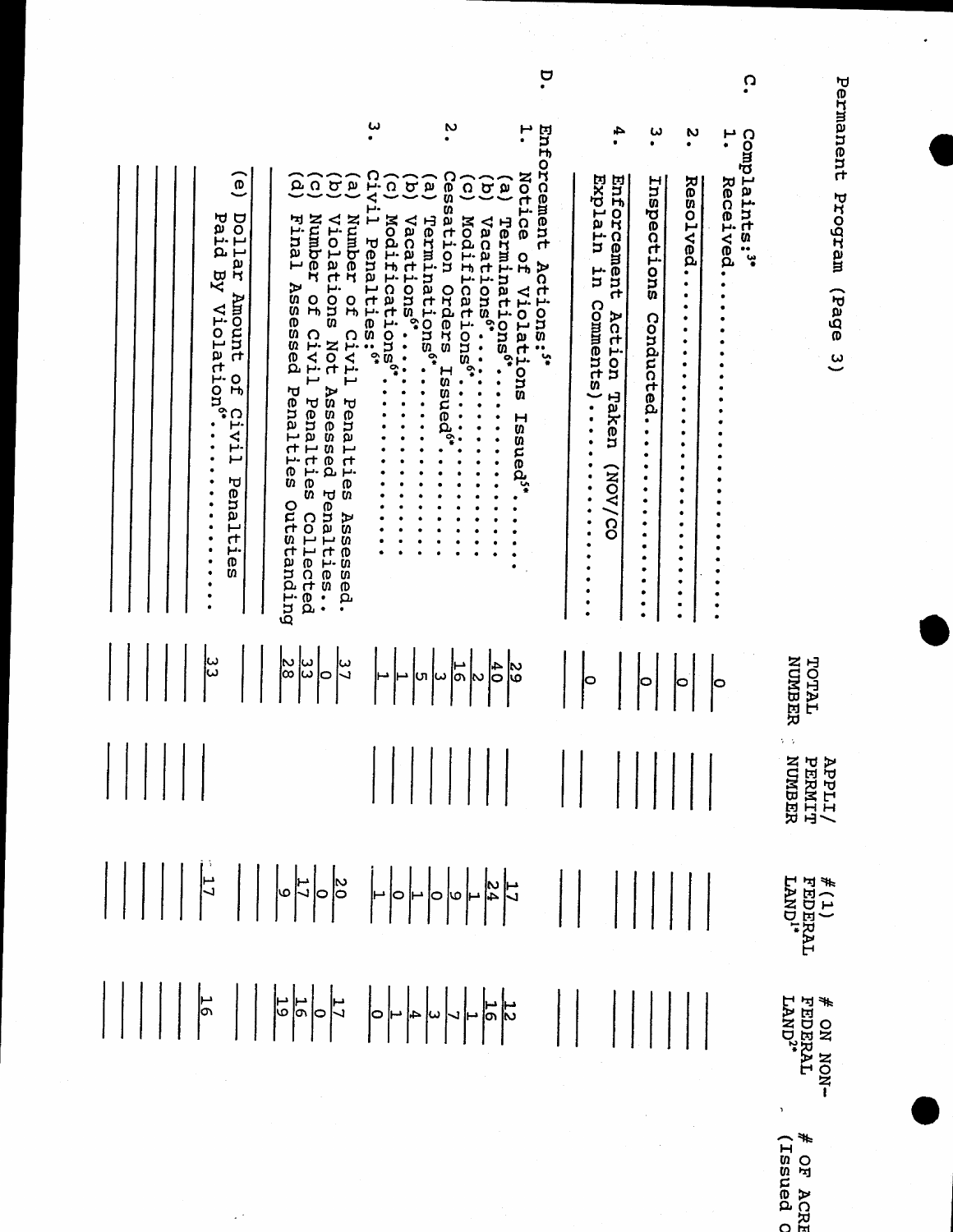Permanent Program (Page 4)

 $\frac{1}{2}$ 

 $\ddot{\phantom{0}}$ 

**APPLI/<br>TOTAL PERNIT<br>NUMBER NUMBER**  $\frac{\#(1)}{\text{FEDERAL}}$ <br>FEDERAL # ON NON-<br>FEDERAL<br>LAND<sup>2\*</sup>

ò

| ە ب<br>$\infty$<br>0                                                                                                                                                                                                                                                         | $\cdot$<br>ပာ                                                                                                                                                                                                                                                                                                           |                                                                                                                                                                                                                                                  | 4                                                                                                                                                                                                                                                              |                                                                                                                                                                                                                                                                                                                     |                                                                                                                                                                                                                                                                |
|------------------------------------------------------------------------------------------------------------------------------------------------------------------------------------------------------------------------------------------------------------------------------|-------------------------------------------------------------------------------------------------------------------------------------------------------------------------------------------------------------------------------------------------------------------------------------------------------------------------|--------------------------------------------------------------------------------------------------------------------------------------------------------------------------------------------------------------------------------------------------|----------------------------------------------------------------------------------------------------------------------------------------------------------------------------------------------------------------------------------------------------------------|---------------------------------------------------------------------------------------------------------------------------------------------------------------------------------------------------------------------------------------------------------------------------------------------------------------------|----------------------------------------------------------------------------------------------------------------------------------------------------------------------------------------------------------------------------------------------------------------|
| Permit<br>Suspended<br>Violations<br>Informal<br>Revocation.<br>Conferences<br>Permits<br>$\ddot{\cdot}$<br>and<br>$\bullet$<br>Appeal<br>$\ddot{\cdot}$ $\ddot{\cdot}$ $\ddot{\cdot}$<br>$\begin{array}{c} \bullet \\ \bullet \\ \bullet \\ \bullet \end{array}$<br>ັທ<br>۰ | That<br>Enforcement<br>Number<br>Court<br>e)<br>C<br>$\overline{c}$<br>Criminal<br>Civil<br>Have<br>LPY.<br>OH<br>udication:"<br>Injunctions<br>Developed<br>Cases<br>Action Taken<br>Cases<br>ΩJ<br>$\bullet$<br>Pattern<br>on<br>$\ddot{\cdot}$<br>Permi<br>$\bullet$<br>$\ddot{\cdot}$<br>o<br>H<br>.<br>ი<br>w<br>۰ | $\tilde{\mathbf{a}}$<br>Enforcement Appeal<br>ູບາ<br>$\omega$ 4<br>Number<br>Penalties<br>Penalties<br>After<br>Conference<br>Appealed<br>Abolished<br>Reduced<br>Hearings<br>đ<br>Board<br>$\bullet$<br>$\bullet$<br>$\ddot{\phantom{a}}$<br>20 | Administrative<br>ۣ<br>Assessment<br>یر ی<br>Number<br>Number<br>Requested<br>Civil<br>Conferences<br>Conferences<br>Penalties<br>Conducted<br>and<br>$\bullet$<br>$\bullet$<br>$\bullet$<br>Assessed<br><b>•••••••••</b><br>Hearings:"<br>İΝ<br>$\frac{8}{3}$ | <b>ACT/015</b><br><b>ACT/</b><br><b>ACT/015/018</b><br><u>(015</u><br>TZOT.<br><u> 255</u><br>$N90 - 32 - 1 - 1$<br>N90-35-1-<br>$120 - 3 - 3 - 1$<br>$N90 - 32 - 2 -$<br>$N90 - 35 - 4 -$<br>$C90 - 20 - 4 -$<br>دا<br>⊢<br>سا<br>있<br>4<br>S750.00<br>00.002.<br><b>S300.00</b><br>\$170.00<br>5420.00<br>S680.00 | $\mathbf{e}$<br>H<br>po<br>Violation <sup>6</sup><br>Proceeding by<br><b>Dollar</b><br>Ē<br>Tar<br>Amount<br>Amount<br>Violation <sup>6</sup><br>Referred<br>. س<br>Б<br>$\ddot{\cdot}$<br>Escrow<br>$\ddot{\bullet}$<br>Eor<br>$\overline{K}$ q<br>Collection |
| 0<br>0                                                                                                                                                                                                                                                                       | 0<br>lФ                                                                                                                                                                                                                                                                                                                 | 0                                                                                                                                                                                                                                                |                                                                                                                                                                                                                                                                |                                                                                                                                                                                                                                                                                                                     |                                                                                                                                                                                                                                                                |
|                                                                                                                                                                                                                                                                              |                                                                                                                                                                                                                                                                                                                         |                                                                                                                                                                                                                                                  |                                                                                                                                                                                                                                                                |                                                                                                                                                                                                                                                                                                                     |                                                                                                                                                                                                                                                                |
|                                                                                                                                                                                                                                                                              |                                                                                                                                                                                                                                                                                                                         |                                                                                                                                                                                                                                                  |                                                                                                                                                                                                                                                                |                                                                                                                                                                                                                                                                                                                     |                                                                                                                                                                                                                                                                |
|                                                                                                                                                                                                                                                                              |                                                                                                                                                                                                                                                                                                                         |                                                                                                                                                                                                                                                  |                                                                                                                                                                                                                                                                |                                                                                                                                                                                                                                                                                                                     |                                                                                                                                                                                                                                                                |
|                                                                                                                                                                                                                                                                              |                                                                                                                                                                                                                                                                                                                         |                                                                                                                                                                                                                                                  |                                                                                                                                                                                                                                                                |                                                                                                                                                                                                                                                                                                                     |                                                                                                                                                                                                                                                                |

 $\hat{e}$  ).

COMMENT<br>additiona<br>if nece: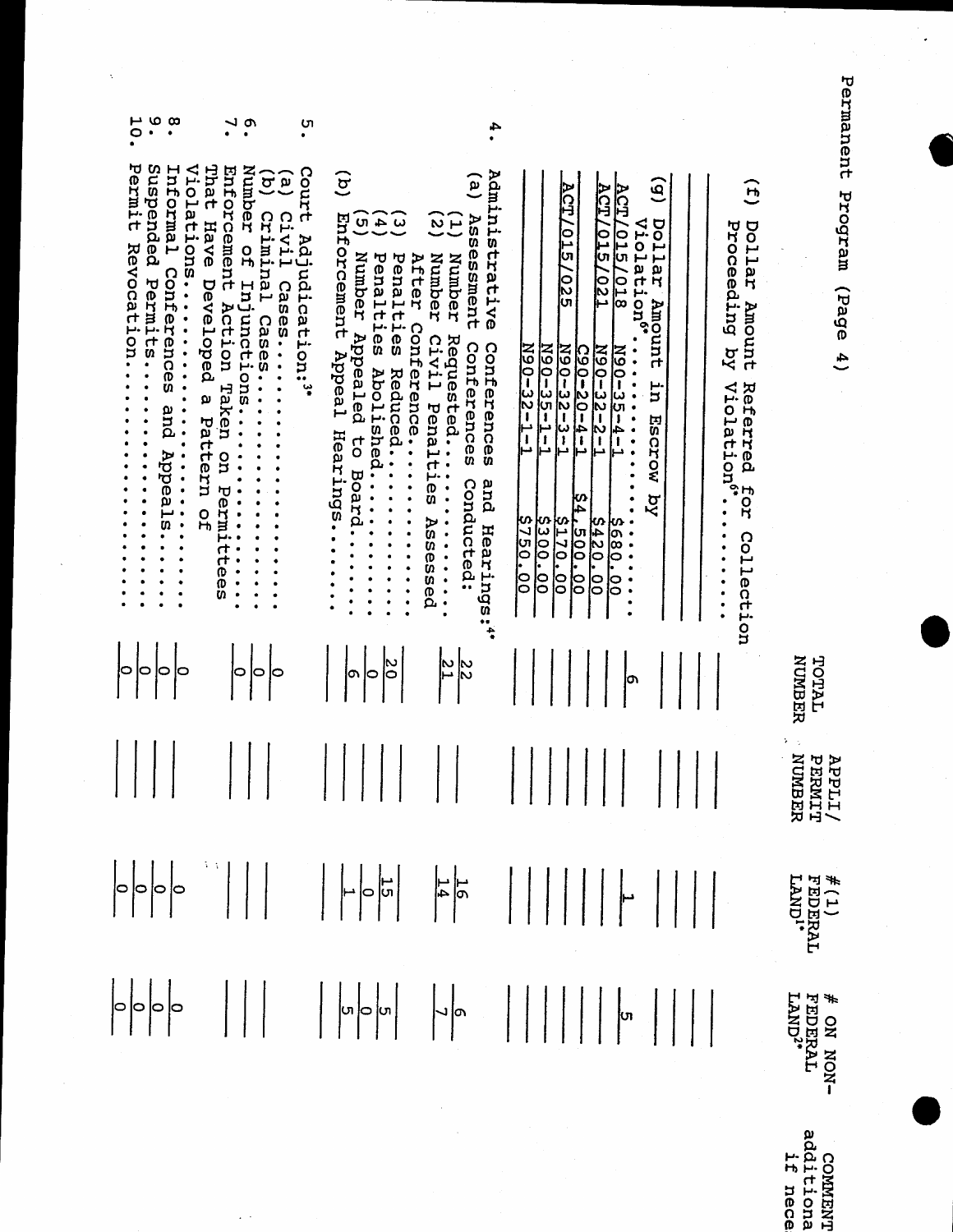| ដុ                                | Permanent<br>Eands<br>Program (Page 5)<br>Unsuitable<br>Activity:3*                                                                                                                                                                                                                                                                                                                                                                                                                       | <b>NUMBER</b><br>TOTAL   | NUMBER<br><b>APPLI/1</b><br>PEPMIT | $\frac{\#(1)}{\text{FEDERAL}}$<br>LAND <sup>1</sup> * | <b>FEDERAL</b><br>4<br>$\text{LAND}^{2*}$<br>-NON NO              |
|-----------------------------------|-------------------------------------------------------------------------------------------------------------------------------------------------------------------------------------------------------------------------------------------------------------------------------------------------------------------------------------------------------------------------------------------------------------------------------------------------------------------------------------------|--------------------------|------------------------------------|-------------------------------------------------------|-------------------------------------------------------------------|
| N<br>ب<br>•<br>≏<br>ω             | Valid<br>Number<br>Petitions<br>Unsuitable<br>R<br>H<br>H<br>(b) Acreage Inv<br>Final Decisions<br>$\left( \begin{matrix} \mathbf{e} \end{matrix} \right)$<br>Approved, Number<br><b>Denied</b><br>Number<br>putistixg<br>$\frac{0}{H}$<br>Received:<br>Claims Filed<br>Eor<br>OH<br>Involved<br>.ons on Petitions<br>Petitions.<br>Rights<br>non<br>O<br>T<br>and Accepted<br><b></b><br>Acres<br>$\ddot{\bullet}$ $\dot{\bullet}$ $\ddot{\bullet}$<br>Approved<br>Designated<br><br>HOT |                          |                                    | ļΦ<br>0<br>$\circ$<br>$\circ$                         | ļо<br>0                                                           |
| N<br>ω                            | Administrative<br><b>Authorized</b><br>Number<br>State<br>ized State Positions<br>Position Vacancies<br>O<br>H<br>Active<br>Activity:3*<br>Positions<br>Inspection<br>Personnel.                                                                                                                                                                                                                                                                                                          | ی<br> تا<br> تا<br>4     |                                    |                                                       |                                                                   |
| $\omega$ $\omega$<br>$\mathbf{H}$ | Public<br>Regulatory<br><b>Other</b><br>Lands<br>Hearings:<br>Constitution<br>urerdxu)<br>mezpoza<br>in.<br>Comments<br>uterdxH)<br>$\ddot{\cdot}$<br>ur.<br>.<br>Comments)                                                                                                                                                                                                                                                                                                               | $\circ$<br>10            |                                    |                                                       |                                                                   |
|                                   | Xuy<br><b>Auy</b><br>report.<br>regulated<br>regulated<br>facility<br>facility<br>without<br>with<br>Federal<br>federal<br>surface<br>surface<br><b>QT</b>                                                                                                                                                                                                                                                                                                                                | minerals<br>qr<br>minera |                                    | IIM SI<br>will be<br>Ъê                               | considered (?) Federal lands<br>considered<br>on Non-Federal land |
|                                   | Also<br>report.<br>Provided<br>H.<br><b>the</b><br><b>NSO</b><br>LG<br>À,<br>$\sigma$<br>Interm<br><b>Grant</b>                                                                                                                                                                                                                                                                                                                                                                           | Report.                  |                                    | $\mathcal{C}$                                         |                                                                   |

Also provided in the Bimonthly Report to Bernie Freeman, OSM/AFO.<br>Provided in the Interim Grant Report, Bimonthly report and OSM/AFO data base files.<br>Provided in the Bimonthly report and OSM data base files.

 $\begin{array}{ccc} \bullet\quad \ \ \, \bullet\quad \ \ \, \bullet\quad \ \ \bullet\quad \ \ \bullet\quad \ \ \bullet\quad \ \ \bullet\quad \ \ \bullet\quad \ \ \bullet\quad \ \ \bullet\quad \ \ \bullet\quad \ \ \bullet\quad \ \ \bullet\quad \ \ \bullet\quad \ \ \bullet\quad \ \ \bullet\quad \ \ \bullet\quad \ \ \bullet\quad \ \ \bullet\quad \ \ \bullet\quad \ \ \bullet\quad \ \ \bullet\quad \ \ \bullet\quad \ \ \bullet\quad \ \ \bullet\quad \ \ \bullet\quad \ \ \$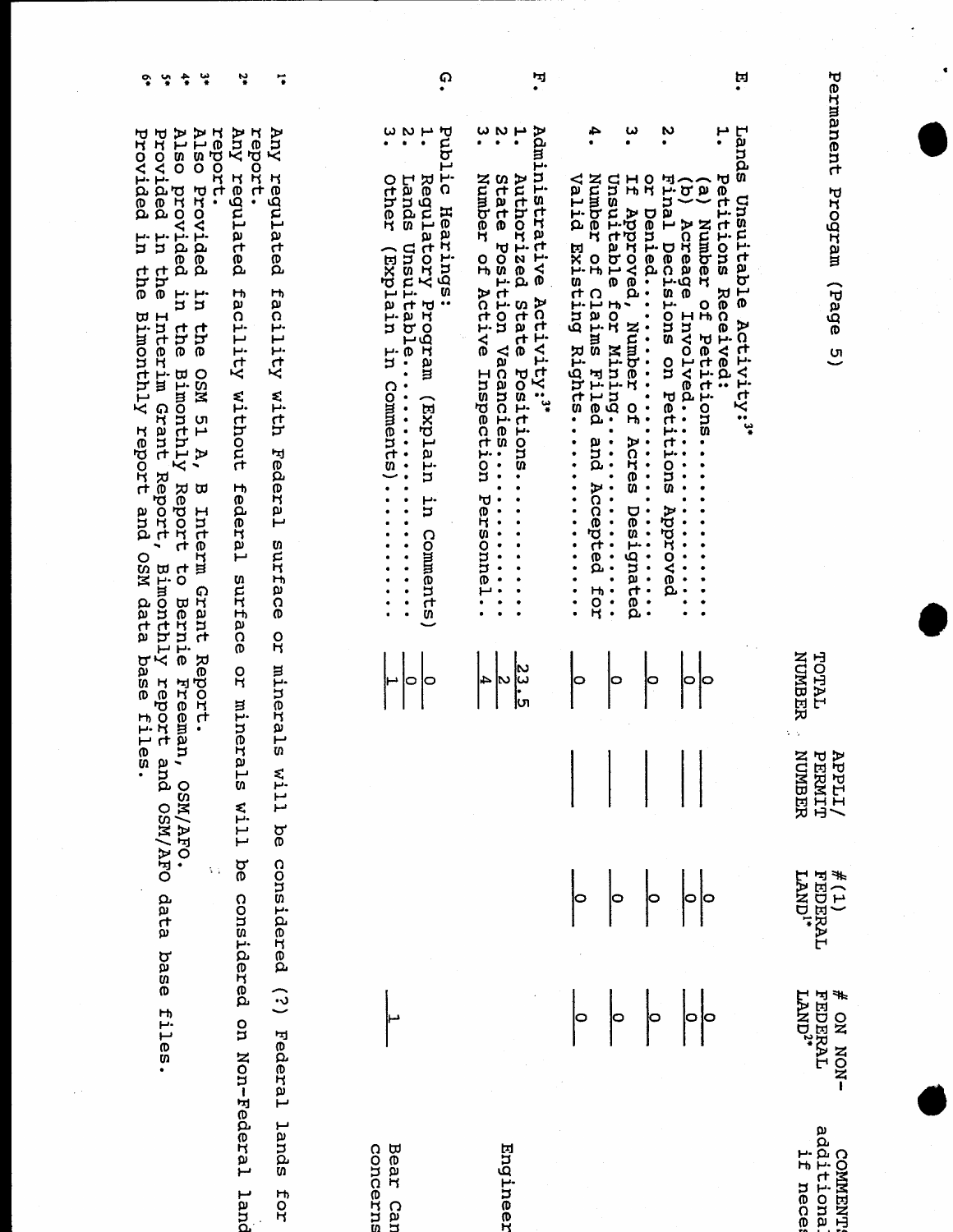| p      |  |
|--------|--|
| É<br>ര |  |
| p<br>≏ |  |
| 巨      |  |
|        |  |

\*\* AMENDMENTS RECEIVED AND APPROVED FROM 01/01/91 - 06/30/91 \*\*

| RECEIVED                                                                                                                     |               |                                                   |               |
|------------------------------------------------------------------------------------------------------------------------------|---------------|---------------------------------------------------|---------------|
| ы<br>I) Castle<br>TITLE: DI<br>RECEIVED 0<br>le Gate Coal Company<br>DIVISION ORDER<br>D 03/01/91                            | V16-100/100/3 | $\vec{J}$<br>c,<br><b>River</b><br>Complex        | ो।            |
| н<br>N<br>RECEIVED<br>TITLE:<br>Castle<br><b>e Gate Cox</b><br>PORTAL SE<br>PORTAL SE<br>Coal<br>SEALS<br>Company            | C/007/004-918 | Price<br>River<br>Complex                         | $\tilde{\pi}$ |
| н<br>$\tilde{\mathbf{c}}$<br>TITLE: Y<br>RECEIVED<br><b>Utah</b><br>Fuel Company<br>WASTE ROCK SAMPLING<br>D 01/24/91        | Vi6-900/200/3 | Sky1ine<br>Mine<br>سيكملح                         |               |
| $\blacksquare$<br>$\mathbf{f}$<br>TITLE: :<br>Utah<br>Fuel Company<br>STOCKPILE AMENDMENT<br>03/05/91                        | C/007/005-918 | Skyline<br>Mine<br>$\mathcal{A}$                  |               |
| $\blacksquare$<br>tπ,<br>TITLE: 1<br>RECEIVED<br>Utah<br>Fuel Company<br>TEMPORARY SHOWER<br>D 03/06/91<br>TRAILER           | 0/007/005-91C | Skyline<br>Mine<br>يكتمه                          |               |
| $\blacksquare$<br>్రా<br>TITLE: F<br>Utah<br>Fuel Company<br>FLUME INSTALLATION<br>  06/17/91                                | C/007/005-91D | Skyline<br>3<br>$\vec{a}$<br>$\ddot{\gamma}$      |               |
| $\blacksquare$<br>7) Cyprus-Plateau Mining<br>TITLE: ANTIFREEZE STRUC<br>RECEIVED 01/07/91<br><b>JURE</b>                    | L/007/006-91A | Star<br>Point<br>Mine<br>w<br>π                   |               |
| $\blacksquare$<br>్ర<br>) Cyprus-Plateau Mining Co.<br>TITLE: REFUSE PILE DRAINAGE<br>RECEIVED 05/31/91                      | C/007/006-91B | <b>S</b><br>ia<br>Ed<br>Point<br>Mines<br>Л       |               |
| $\mathbf{\mathbf{H}}$<br>ہ<br>) Cyprus–Plateau Mining Co.<br>TITLE: DRAINAGE MODIFICATION<br>RECEIVED 02/22/91               | C/007/006-91C | S<br>tar<br>Point<br>Mines<br>$\mathcal{L}$       |               |
| 110<br>RECEIVED<br>TITLE:<br>Cyprus-Plateau<br><b>IBC</b><br>16/50/20<br>Mining<br>ွာ                                        | C/007/006-91D | Star<br>Point<br><b>Mines</b><br>L                |               |
| 1111<br>TITLE: B<br>RECEIVED<br>Sunnyside Reclamation & Salvage C/O<br>'LE: BASELINE TO OPERATIONAL CHANGE<br>EIVED 02/19/91 | L/007/007-91A | Sunnyside<br>Mines<br>T                           |               |
| 112)<br>TITLE: /<br>Sunnyside Recla<br>TLE: ASCAS<br>CEIVED 03/25/91<br>Reclamat<br>i<br>S<br>Q٥<br>Salvage                  | 6/007/007-918 | Sunnyside<br>Mines<br>$\vec{r}$                   |               |
| 113)<br>TITLE: I<br>0.5.<br>16/80/90 0<br>hom Spil<br>Fuel Co.<br>CO.<br>SPILLWAYS                                           | C/007/011-91A | E.<br>awatha<br>Mine:<br>n<br>Comp <sub>lex</sub> |               |
| I14) U.S.<br>Fuel (<br>S                                                                                                     | C/007/011-918 | Hiawatha<br>Mines<br>Complex                      |               |

٦١

 $\frac{1}{4}$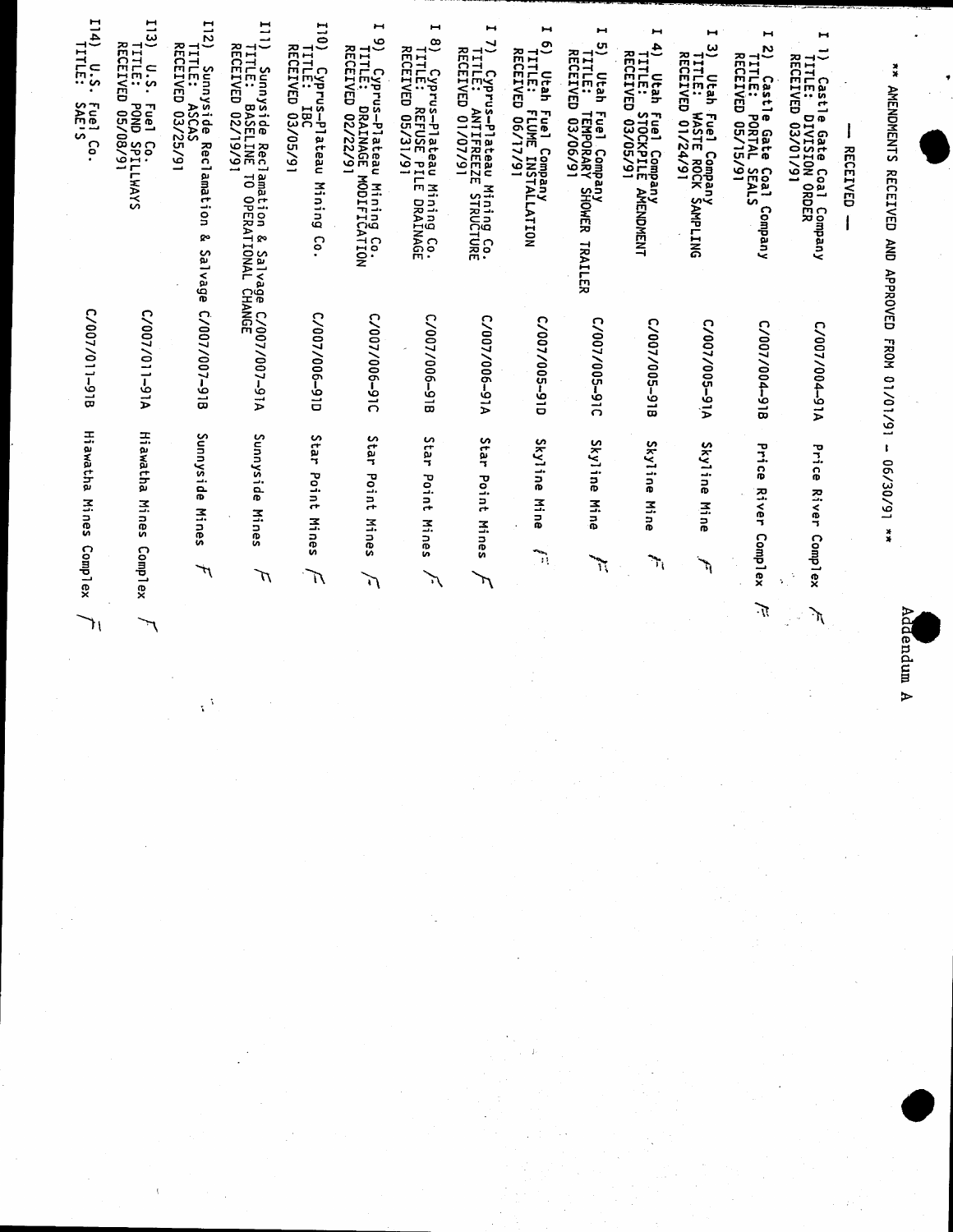| $\frac{129}{121}$<br>) Genwal<br>TITLE: HA<br>ll Coal Company<br>HAULROAD RESURF<br>ΑCΕ<br>ନ୍ଦୁ<br>EXPANSION<br>EXPANSION | <b>IZ8</b><br>TITLE: C<br>Genwal<br>«al Coal Company<br>СНАРТЕR 3&7<br>:D 02/01/91 | 127<br>7) Utah F<br>TITLE: U<br>RECEIVED<br>⊓ Power and Light<br>UPDATED SURFACE<br>ID 04/09/91<br>ᆩ<br>ACILITIES | 921<br>TITLE: 1<br>RECEIVED<br>Utah<br>Power and<br>TEST PLOT<br>D 04/15/91<br>Light<br>PLANTING | <b>I25)</b><br>TITLE: S<br>Utah<br>Power and L<br>SPRING AND<br>D 03/11/91<br>and Light<br>G AND SED 1<br><b>TRAPS</b> | 124)<br>) Beaver Creek Coal<br>TITLE: SUBSTATION<br>RECEIVED 03/04/91<br>Company | <b>I23</b><br>) Soldier Creek Coal<br>TITLE: REVISED SURFA<br>RECEIVED 06/12/91<br><b>ACE</b><br><b>AAP</b> | <b>I22</b><br>) ANDALEX RESOURCES, INC.<br>TITLE: PERMANENT IMPOUNDMENT<br>RECEIVED 06/21/91 | <b>IZI</b><br>TITLE: S<br>↩<br>Andalex Resources,<br>TLE: SPILLWAY POND<br>CEIVED 05/29/91<br>$\frac{5}{6}$<br>$\bullet$ | <b>I20</b><br>l) Soldier Creek Coal Company<br>TITLE: RAPTOR PROTECTION<br>RECEIVED 04/24/91 | <b>513</b><br>)) Soldier Creek Coal<br>TITLE: UNDERGROUND T<br>RECEIVED 03/28/91<br>I Company<br>TANK REMOVAL | I18) Soldier Creek Coal Company<br>TITLE: ROAD RELOCATION & SURFACE<br>RECEIVED 01/09/91 | 117<br>) GENWAL COAL CO.<br>TITLE: TEMP SOIL<br>RECEIVED 06/28/91<br>STORAG<br>m | 91T<br>6) GENWAL COAL<br>TITLE: SLURRY<br>RECEIVED 04/25/<br>L CO.<br>/ FINES<br>1/91<br><b>REMOVAL</b> | <b>S11</b><br>TITLE: R<br>RECEIVED<br>0.5.<br>Fuel Co.<br>REVISED SURFACE<br>D 06/19/91<br>ž | <b>KECEIVED</b><br>16/01/50 |
|---------------------------------------------------------------------------------------------------------------------------|------------------------------------------------------------------------------------|-------------------------------------------------------------------------------------------------------------------|--------------------------------------------------------------------------------------------------|------------------------------------------------------------------------------------------------------------------------|----------------------------------------------------------------------------------|-------------------------------------------------------------------------------------------------------------|----------------------------------------------------------------------------------------------|--------------------------------------------------------------------------------------------------------------------------|----------------------------------------------------------------------------------------------|---------------------------------------------------------------------------------------------------------------|------------------------------------------------------------------------------------------|----------------------------------------------------------------------------------|---------------------------------------------------------------------------------------------------------|----------------------------------------------------------------------------------------------|-----------------------------|
| 5/032-918                                                                                                                 | C/015/032-91A                                                                      | C/015/019-91E                                                                                                     | 0/015/019-910                                                                                    | C/015/018-918                                                                                                          | V16-600/S10/3                                                                    | C/007/034-91A                                                                                               | C/007/033-91A                                                                                | V16-610/200/3                                                                                                            | C/007/018-91B                                                                                | ဂ<br>V16-810/100/                                                                                             | C/007/018-911<br>EXPANSION                                                               | ົ<br>/007/012-91B                                                                | C/007/012-91A                                                                                           | C/007/011-91C                                                                                |                             |
| Crandall<br>Canyon<br>Mine                                                                                                | Crandall<br>Canyon<br>Mine                                                         | Cottonwood/Wilberg<br>Mines                                                                                       | ငွ<br>ttonwood/Wilberg<br>Mine<br>w                                                              | Dee<br>7<br>Creek<br>Mine                                                                                              | Trai<br>ت<br>Mountain<br>\$<br>Mine                                              | œ<br>Janning<br>Siding<br>toadout<br>بر<br>نو                                                               | <b>HILDCAT</b><br>LOQADOUT<br>FACILITY                                                       | Centennial<br>Project/Pinnac                                                                                             | u<br>ib <sub>1di</sub><br>e-<br>Canyon<br>Ξ<br>្លុ                                           | Soldier<br>Canyon<br>Ξ<br>$\Rightarrow$<br>ö                                                                  | s<br>o<br>1 q<br><br>n<br>7<br>Canyon<br>Mine                                            | <b>Wellington</b><br>Prep<br>$\bullet$<br>Plan<br>÷<br>←                         | Wellington<br>Prep.<br>Plant                                                                            | Hi awatha<br>Mines<br>Comp1<br>χĐ                                                            |                             |
| $\sum_{i=1}^n$                                                                                                            | $\sum_{\mathbf{k}}$                                                                | $\frac{1}{M}$                                                                                                     |                                                                                                  | Y.                                                                                                                     | $\mathcal{L}^{k'}$                                                               | Ñ                                                                                                           | ŕ,                                                                                           | بمي                                                                                                                      | 辽                                                                                            | ν                                                                                                             | ٦                                                                                        | $\hat{\mathcal{L}}$                                                              | É                                                                                                       | ١,                                                                                           |                             |

 $\chi^A$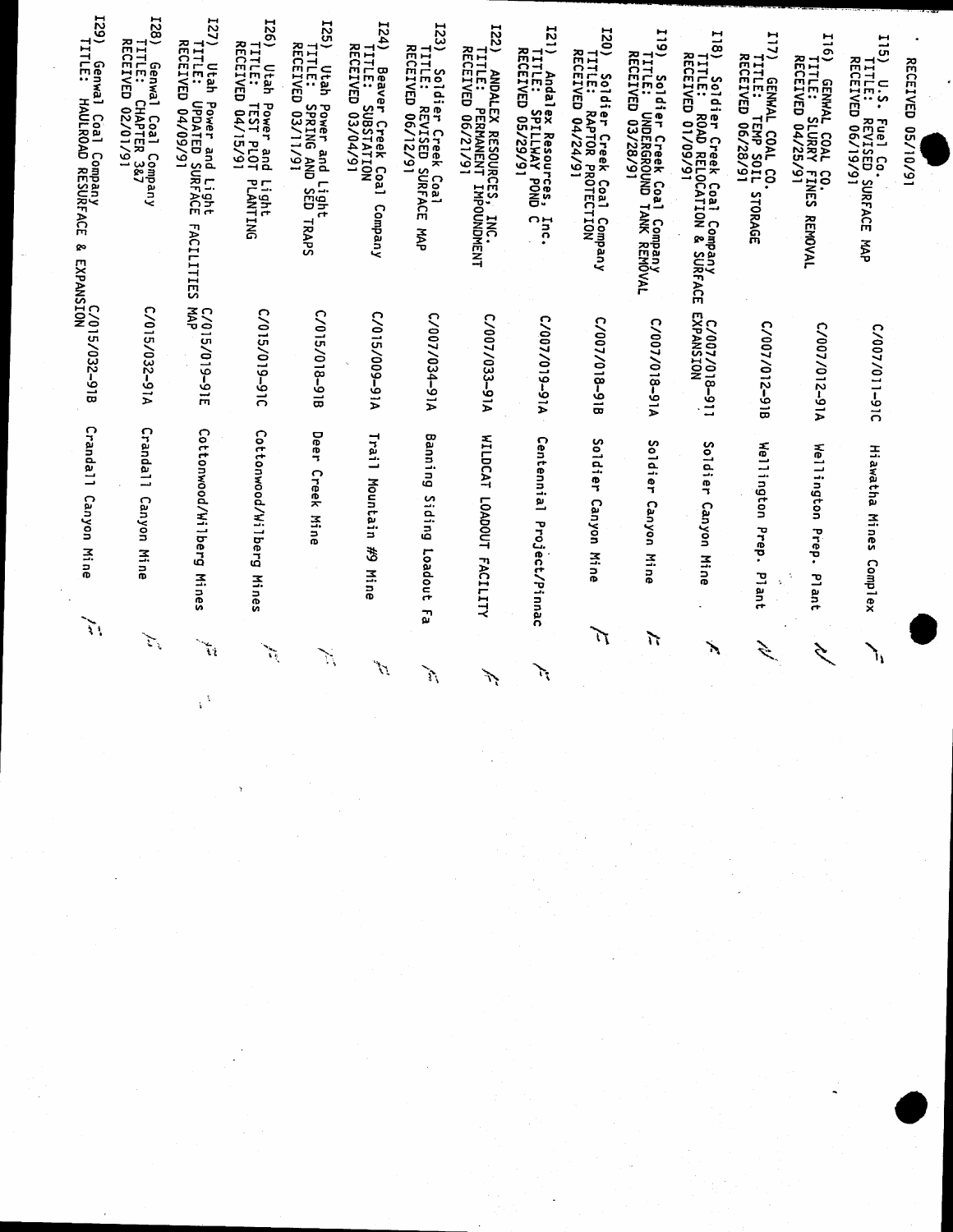| Н<br>ల్ర<br>TITLE: C                                                     | н<br>LΠ,                                                                        | ⊶<br>$\ddot{4}$                                                             | н<br>ల<br>TITLE: 1<br>APPROVED<br>Utah<br><b>Fue1</b>                  | ī<br>N<br>◡<br><b>TITLE: STOCKPILE</b><br>APPROVED 03/27/91<br>Utah | ⊶<br>$\equiv$<br>TITLE: W<br>Utah                 |                 | 137<br>TITLE: B<br>RECEIVED             | 536<br>TITLE: 1<br>RECEIVED    | 525<br>TITLE: 1<br>RECEIVED<br>TRAIL                                | I34)<br>4) TRAIL MTN. COAL<br>TITLE: EXP<br>RECEIVED 05/02/91 | <b>I33</b>                                                                                             | <b>I32)</b>                                                                       | 131                                                   | 130)<br>)) Genwal<br>TITLE: ST<br>RECEIVED 0          |                          |
|--------------------------------------------------------------------------|---------------------------------------------------------------------------------|-----------------------------------------------------------------------------|------------------------------------------------------------------------|---------------------------------------------------------------------|---------------------------------------------------|-----------------|-----------------------------------------|--------------------------------|---------------------------------------------------------------------|---------------------------------------------------------------|--------------------------------------------------------------------------------------------------------|-----------------------------------------------------------------------------------|-------------------------------------------------------|-------------------------------------------------------|--------------------------|
| Сургиs-Plateau Mining Co.<br>LE: DRAINAGE MODIFICATION<br>ROVED 03/05/91 | ) Cyprus-Plateau Mining Co.<br>TITLE: ANTIFREEZE STRUCTURE<br>APPROVED 01/16/91 | ) Cyprus-Plateau Mining<br>TITLE: REVISED ASCAS<br>APPROVED 01/03/91<br>Co. | <b>TEMPORARY</b><br>TEMPORARY<br>I Сотрапу<br>РОRARY SHOWER<br>TRAILER | Fuel Company<br>STOCKPILE AMENDMENT                                 | Fuel Company<br>WASTE ROCK SAMPLING<br>1 03/07/91 | <b>APPROVED</b> | ទីនិ<br>3 SHUPE<br>29/91<br>EXPLORATION | TRAIL MTN<br>D 06/11/91<br>EXP | L MTN. COAL<br>1991 EAST M<br>D 06/20/91<br>MTN DRILLING<br>COMPANY | COAL<br>COMPANY                                               | <sup>)</sup> Soldier Creek Coal<br>TITLE: MONITORING WE<br>RECEIVED 02/11/91<br><b>MELL</b><br>Company | ) Plateau Mining Co. (COO7/006)<br>TITLE: CYPRUS EXPLORATION<br>RECEIVED 01/22/91 | <b>TITLE: WOODS CANYON</b><br>RECEIVED 06/14/91<br>ξX | ıl Coal Company<br>STIPULATION RESPONSE<br>) 06/21/91 | <b>RECEIVED 05/29/91</b> |
| 0/007/006-910                                                            | V16-900/100/3                                                                   | C/007/006-90D                                                               | C/007/005-91C                                                          | C/007/005-918                                                       | V16-S00/100/3                                     |                 | т<br>A125/004-91A                       | A19-9197-91A                   | E/015/009-918                                                       | E/015/009-91A                                                 | E/007/018-91A                                                                                          | E/007/006-918                                                                     | E/007/005-91A                                         | C/015/032-91C                                         |                          |
| S<br>itar<br>Point<br>Mines                                              | <b>Star</b><br>Point<br>Mines                                                   | Star<br>Point<br><b>Mines</b>                                               | Skyline<br>Mine                                                        | Skyline<br>Mine                                                     | Skyline<br>Mine                                   |                 |                                         |                                | TLAIL<br>MOUNTAIN MINE                                              | <b>TRAIL</b><br>MITATNUON<br><b>HINE</b>                      | Soldier<br>Creek<br>Exploration                                                                        | <b>STARPOINT</b><br>(EXP-outs<br>$\ddot{\phantom{a}}$<br>ت<br>م                   | いちだん<br><b>Mg</b>                                     | Crandal <sup>1</sup><br>Canyon Mine                   |                          |
| $\sum_{i=1}^{n}$                                                         | $\sum_{i=1}^n$                                                                  | $\sum_{i=1}^{n}$                                                            | 'n                                                                     | مبلو                                                                | $\sum_{i=1}^n$                                    |                 |                                         | 71                             | Ψ                                                                   |                                                               | N                                                                                                      | る<br>r.                                                                           |                                                       |                                                       |                          |

 $\mathcal{O}$ 

Ũ

 $\sum_{i=1}^{n}$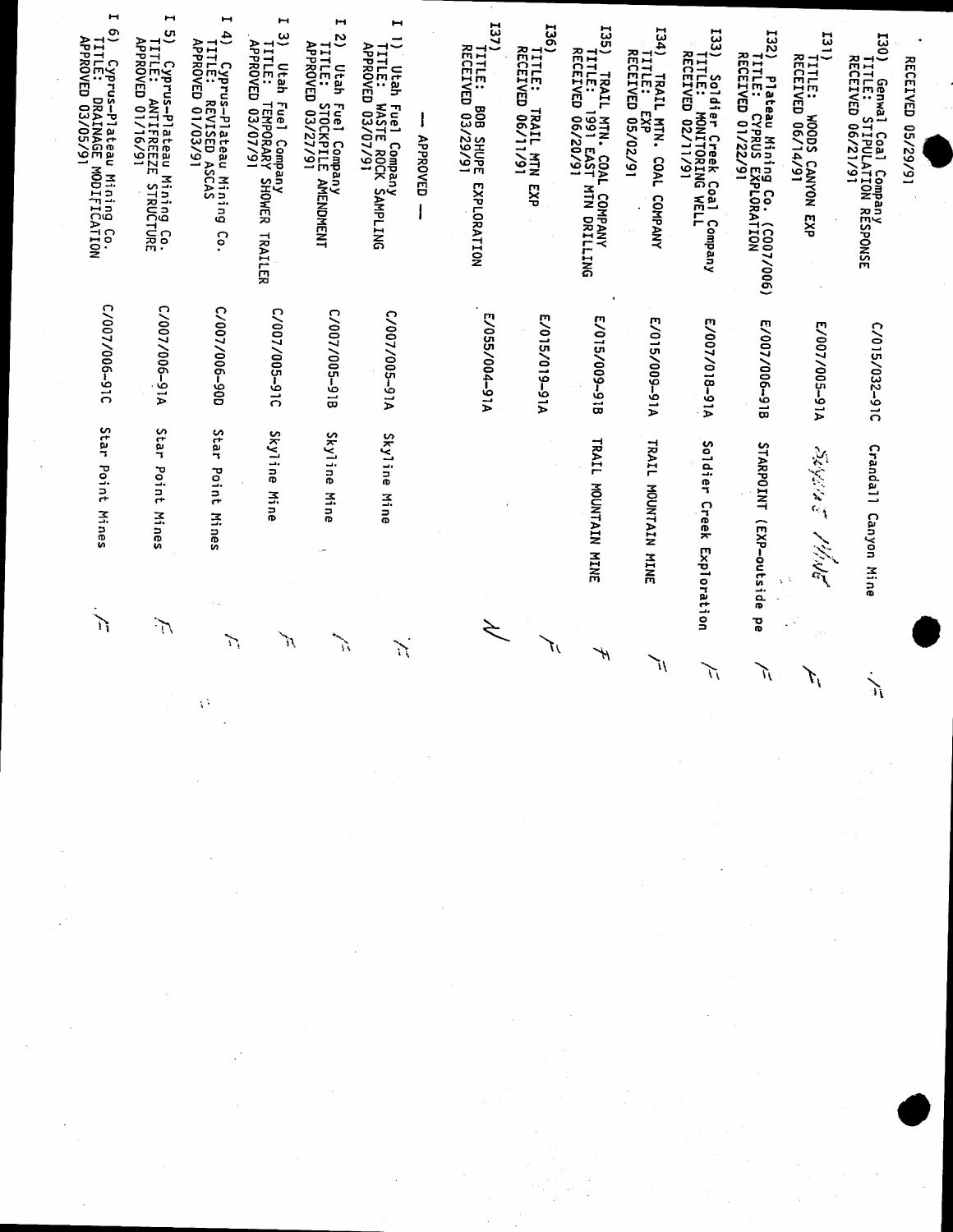| 121)<br>TITLE: S<br>Southern<br>SUBSTATION<br>TO 05/21/91<br>Utah Fuel<br>Company | <b>I20)</b><br><b>APPROVED</b><br><b>ITLE:</b><br>Genwal Coal Company<br><b>NEW CRUSHER</b><br>0 01/17/91 | 119)<br><b>TITLE: STATE LEA<br/>APPROVED 04/22/91</b><br>Genwal<br>Coal<br>l Company<br><u>: LEASES</u> | 118<br>) Co-op Mining Company<br>TITLE: DRAIANGE CHANGE/N-90-25-01-0<br>APPROVED 01/09/91 | <b>I17)</b><br>) Co-op Mining Company<br>TITLE: DITCH TCD-1<br>APPROVED 01/07/91 | <b>116)</b><br>TITLE: S<br>Utah Power and L<br>TLE: SPRING AND<br>PROVED 03/13/91<br>and Light<br>G AND SED 1<br>TRAPS | $\frac{1}{2}$<br>) Beaver Creek Coal<br>TITLE: SUBSTATION<br>APPROVED 03/08/91<br>Company | 114)<br>TITLE: G<br>APPROVED<br>Andalex Resources,<br>LE: GRAVES LEASE<br>16/80/70<br>Inc | $\frac{1}{2}$<br>) Soldier Creek Coal Company<br>TITLE: RAPTOR PROTECTION<br>APPROVED 04/24/91 | 121<br>) Soldier Creek Coal<br>TITLE: UNDERGROUND T/<br>APPROVED 04/15/91<br>TANK<br>  Сотрапу<br>  Сотрапу | 111<br>) Soldier Creek Coal (<br>TITLE: WATER SAMPLING<br>APPROVED 01/23/91<br>Company<br>G & SEED | 110<br><b>APPROVED</b><br><b>TTLE:</b><br>$\overline{u}$ . S.<br>Fuel Co.<br>SAE'S<br>D 05/30/91 | Н<br>ಲ<br>) U.S. Fuel Co.<br>TITLE: POND SPILLWAYS<br>APPROVED 06/06/91 | $\ddot{}$<br>$\infty$<br>APROVED 06/14/91<br>ت<br>TITLE:<br>Sunnyside F<br>TLE: ASCAS<br>Reclamation<br>٥o<br>Salvage | ⊢<br>$\tilde{z}$<br>TITLE: IBC<br>APPROVED 05/30/91<br>) Cyprus-Plateau<br>TITLE: IBC<br>Mining<br>င် <b>့</b> |
|-----------------------------------------------------------------------------------|-----------------------------------------------------------------------------------------------------------|---------------------------------------------------------------------------------------------------------|-------------------------------------------------------------------------------------------|----------------------------------------------------------------------------------|------------------------------------------------------------------------------------------------------------------------|-------------------------------------------------------------------------------------------|-------------------------------------------------------------------------------------------|------------------------------------------------------------------------------------------------|-------------------------------------------------------------------------------------------------------------|----------------------------------------------------------------------------------------------------|--------------------------------------------------------------------------------------------------|-------------------------------------------------------------------------|-----------------------------------------------------------------------------------------------------------------------|----------------------------------------------------------------------------------------------------------------|
| C/041/002-90F                                                                     | C06-220/S10/J                                                                                             | C/015/032-902                                                                                           | C/015/025-90G                                                                             | 006-120/510/3                                                                    | C/015/018-918                                                                                                          | L/015/009-91A                                                                             | 106-610/200/3                                                                             | C/007/018-91B                                                                                  | V16-810/100/3                                                                                               | MIXTURE<br>C/007/018-90F<br>$\Delta$                                                               | C/007/011-91B                                                                                    | C/007/011-91A                                                           | C/007/007-91B                                                                                                         | C/007/006-91D                                                                                                  |
| Convulsion<br>Canyon<br>Mine                                                      | Cranda <sub>11</sub><br>Canyon<br>Mine                                                                    | Crandal <sub>1</sub><br>Canyon<br>Mine                                                                  | Bear<br>Creek<br>Canyon<br>Mine                                                           | Trai<br>ىب<br>Canyon<br>3.<br>$\overline{5}$                                     | Deer<br>Creek<br>Mine                                                                                                  | Trail<br>Mountain<br>\$<br>Mine                                                           | Centennial<br>Project/Pinnac                                                              | Soldier<br>Canyon<br><b>Hine</b>                                                               | Soldier<br>Canyon<br>Mine                                                                                   | Soldier<br>Canyon<br>Mine                                                                          | E.<br>awatha<br><b>Mines</b><br>Complex                                                          | <b>Hiawatha</b><br>Mines<br>Complex                                     | Sunnyside<br>$\leq$<br>Ρń<br>w                                                                                        | Star<br>Point<br>Mines                                                                                         |
| N                                                                                 | ìI,                                                                                                       | $\overline{\mathcal{A}}_0$                                                                              | Ş                                                                                         |                                                                                  | Л                                                                                                                      | ħ                                                                                         | ñ                                                                                         | λ                                                                                              | $\sum_{i=1}^{n}$                                                                                            | Л                                                                                                  | Ň                                                                                                |                                                                         |                                                                                                                       |                                                                                                                |

J.

ũ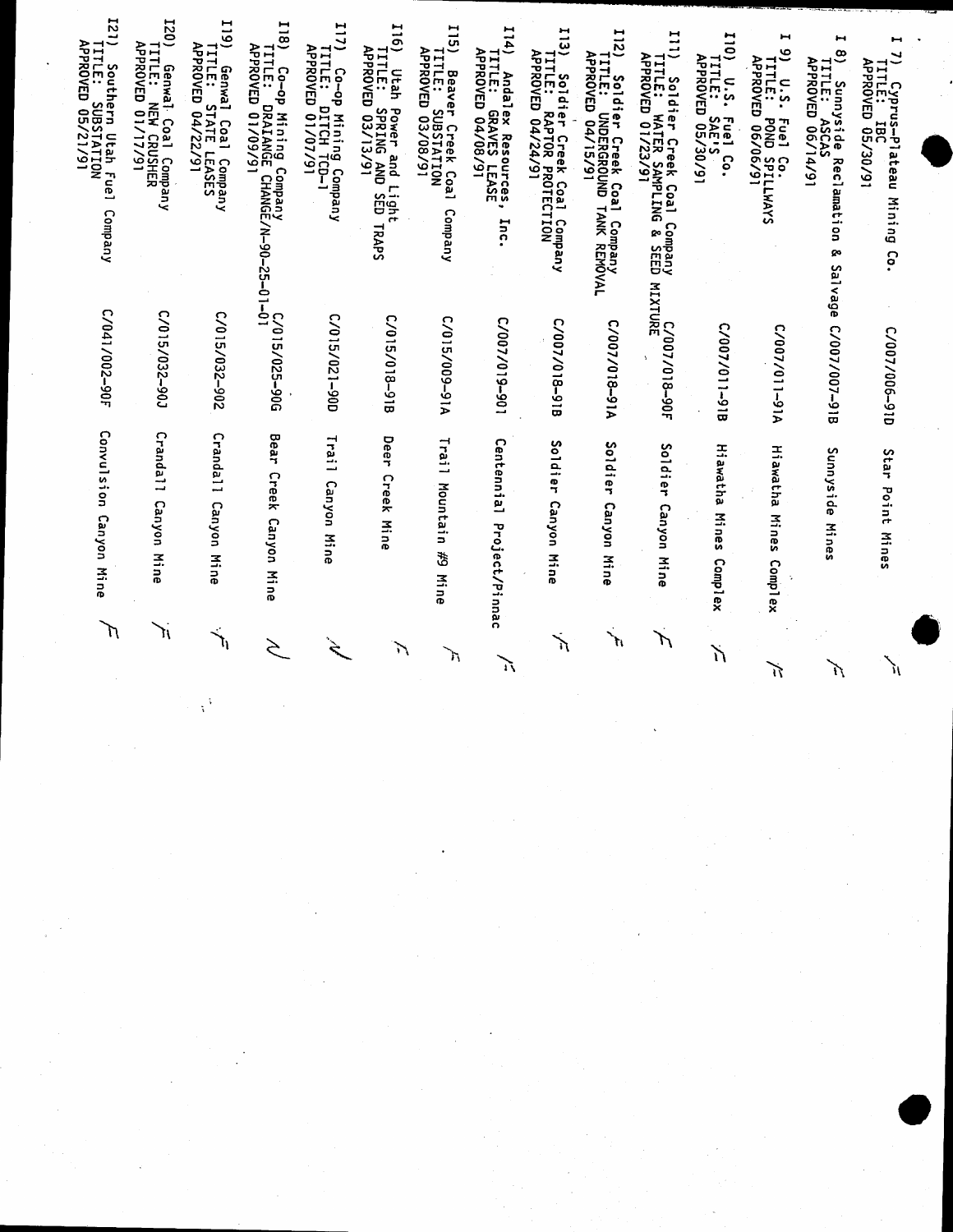

 $124)$ **TITLE: TRAIL MTN EXP<br>APPROVED 06/12/91** 

TITLE: GAYLAND COAL CO<br>APPROVED 03/19/91

**[25]** TITLE: FACTORY BUTTE COAL CO.<br>APPROVED 03/19/91

I26) HANKSVILLE COAL CO.<br>TITLE: HANKSVILLE COAL CO.<br>APROVED 01/30/91

 $127$ TITLE: BOB SHUPE EXPLORATION<br>APPROVED 06/23/91

ſſ

**CONTINUES OF ALLIES** 

7,

E/055/001-90A HENRY MOUNTAIN EXPLORATIO

ミ

E/055/002-90A

E/055/003-90A

E/055/004-91A

Ş

 $\bar{\ell}$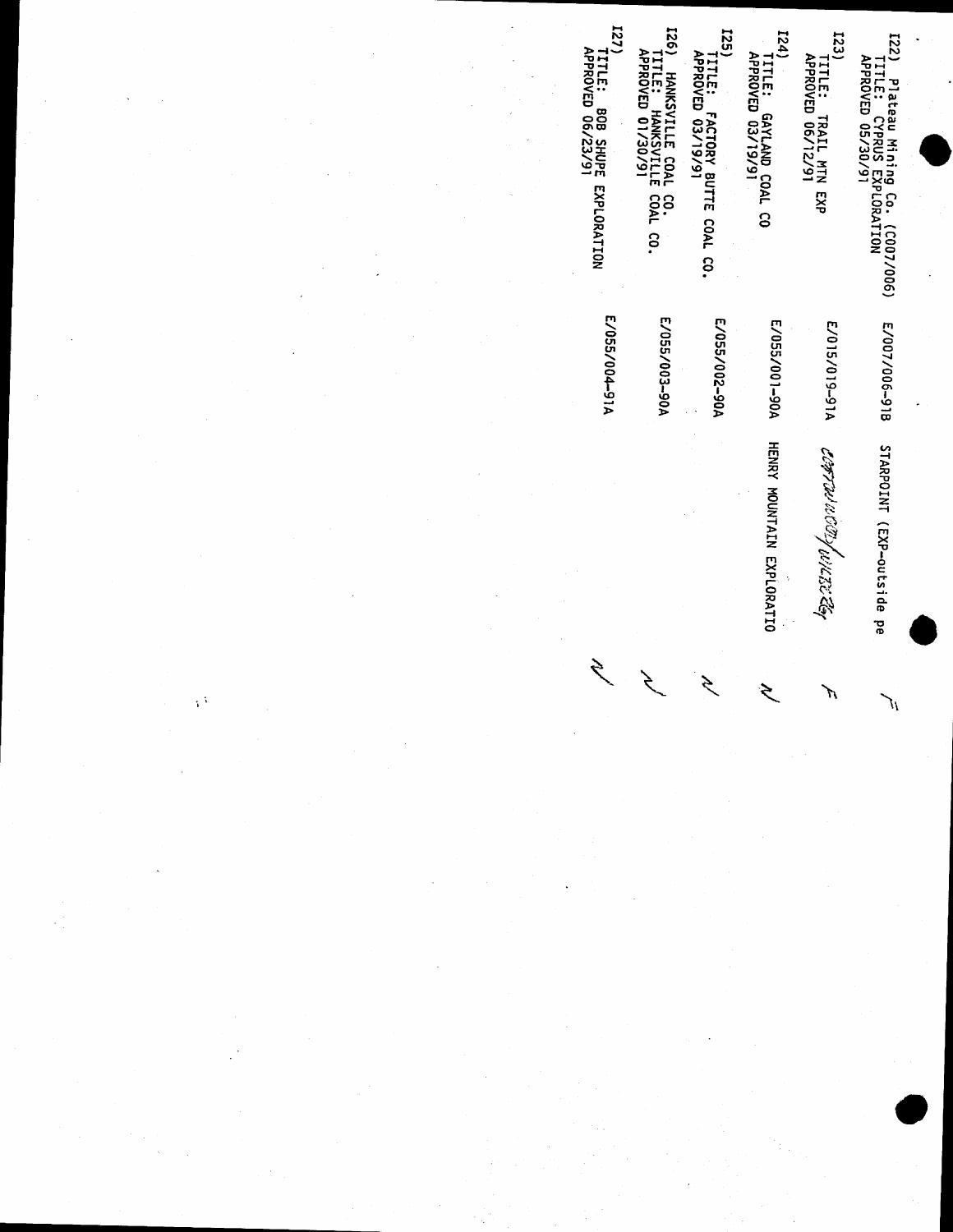| Note:<br>*Permanent Program Permit Approval<br>Both of these companies are bonded for the same surface disturbance.<br>**To Be Bonded<br>**New Lease | **Andalex Resources Inc., Graves Tract ACT/007/019 | Uah International Corp., Alton Surface Mine, PRO/025/003<br>Kaiser Coal Corporation, #5 Mine, ACT/007/007 | New Mines with Permanent Program Pennit Application under review and no activity. | "Soldier Creek, Banning Loadout, ACT/007/034 | "Andalex, Wildeat Loadout Facility, PRO/007/033<br>"Beaver Creek Coal Co., C. V. Spur, ACT/007/022 | "Genwal Coal Co., Wellington Prep Plant, ACT/007/012 | A.3.(c) Processing Facilities | Sunnnit Minerals, Sunnnit #1, INA/043/001          | Co-Op Mining, Trail Canyon Mine, ACT/015/021<br>****Calmat, Hidden Valley Mine, INA/015/007 | "Coal Search Corp., Knight Mine, ACT/041/005<br>"Beaver Creek Coal, Huntington #4 Mine, ACT/015/004 | "North American Equities, Blazon #1 Mine, INA/007/021 | "Beaver Creek Coal, Gordon Creek 3 & 6 Mines, INA/007/017<br>"Western States Minerals, J. B. King Mine, INA/015/002 | "Summit Coal Co., Boyer Mine, ACT/043/008 | "Blackhawk Coal Co., Willow Creck, ACT/007/002 | A.3.(b) No. of Mines Under Reclamation Only | Kaiser Coal Corp., Geneva Mine, ACT/007/013 | "Beaver Creek Coal, Trail Mountain Mine, ACT/015/009<br>"Kaiser Coal Corp., Sunnyside Mine, ACT/007/007 | "Consolidation Coal Co., Emery Deep Mine, ACT/015/015 | "Genwal Coal Co., Crandall Canyon Mine, ACT/015/032 | *U. S. Fuel Co., Hiswatha Complex, ACT/007/011<br>"Castle Gate Coal Company, Price River Complex, ACT/007/004 | *Beaver Creek Coal, Gordon Creek #2 Mine, ACT/007/016 | "Southern Utah Fuel Co., Convulsion Canyon Mine, ACT/041/002<br>"Co-op Mining Co., Bear Creck Canyon Mine, ACT/015/025 |                             | "Uah Power & Light Co., Deer Creek Mine, ACT/015/018<br>"Uah Power & Light Co., Wilberg Mine, ACT/015/019 | "Uah Power & Light Co., Des-Bee-Dove Mines, ACT/015/017<br>"Andalex Resources, Inc., Centennial Project, ACT/007/019 | "Soldier Creck Coal Co., Soldier Canyon Mine, ACT/007/018 | Plateau Mining Co., Star Point Mines, ACT/007/006 | *Utah Fuel Co., Skyline Mines, ACT/007/005<br>"Valley Camp of Utah, Inc., Belina Complex, ACT/007/001 |                       | A.3.(a) No. of Active Mines | January, February and March 1990 Monthly Report |
|------------------------------------------------------------------------------------------------------------------------------------------------------|----------------------------------------------------|-----------------------------------------------------------------------------------------------------------|-----------------------------------------------------------------------------------|----------------------------------------------|----------------------------------------------------------------------------------------------------|------------------------------------------------------|-------------------------------|----------------------------------------------------|---------------------------------------------------------------------------------------------|-----------------------------------------------------------------------------------------------------|-------------------------------------------------------|---------------------------------------------------------------------------------------------------------------------|-------------------------------------------|------------------------------------------------|---------------------------------------------|---------------------------------------------|---------------------------------------------------------------------------------------------------------|-------------------------------------------------------|-----------------------------------------------------|---------------------------------------------------------------------------------------------------------------|-------------------------------------------------------|------------------------------------------------------------------------------------------------------------------------|-----------------------------|-----------------------------------------------------------------------------------------------------------|----------------------------------------------------------------------------------------------------------------------|-----------------------------------------------------------|---------------------------------------------------|-------------------------------------------------------------------------------------------------------|-----------------------|-----------------------------|-------------------------------------------------|
| The respective disturbances will be broken out in the MPTR.<br>****Permanent Program Reclamation Permit                                              |                                                    | <b>xxx</b>                                                                                                | ××                                                                                |                                              |                                                                                                    |                                                      |                               |                                                    |                                                                                             | ×                                                                                                   |                                                       |                                                                                                                     | ×                                         |                                                |                                             |                                             | <b>xxxxxxxxx</b>                                                                                        |                                                       |                                                     |                                                                                                               |                                                       |                                                                                                                        |                             |                                                                                                           | <b>xxxxxxx</b>                                                                                                       |                                                           |                                                   |                                                                                                       | Federal               |                             |                                                 |
| <b>Suly</b>                                                                                                                                          |                                                    |                                                                                                           | ١ţ                                                                                |                                              | $\times\times$                                                                                     |                                                      |                               | <b>xxxx</b>                                        |                                                                                             |                                                                                                     | <b>xxxx</b>                                           |                                                                                                                     |                                           |                                                |                                             |                                             |                                                                                                         |                                                       |                                                     |                                                                                                               |                                                       | ×                                                                                                                      |                             |                                                                                                           |                                                                                                                      |                                                           |                                                   |                                                                                                       | Non-Federal           | Ų                           | Addendum B                                      |
|                                                                                                                                                      | 00'000'9<br>886.00                                 | 15,522.27                                                                                                 |                                                                                   | 36.83                                        | 1,720.0<br>160.0                                                                                   |                                                      | 16.0                          | 280.0                                              | 8'866'I<br>0'066                                                                            | 1,320.0                                                                                             | 320.0<br>480.0                                        | 0'899                                                                                                               | 8,510.0 Note<br>0.621                     |                                                | 1,917.0                                     | 773.5                                       | 14,535.0<br>5,180.0                                                                                     | 415.92                                                | 20,700.0                                            | 8,510.0 Note<br>2,300.0                                                                                       | 17,301.00                                             | 0'166                                                                                                                  | 11,508.0<br>14,719          | 2,847                                                                                                     | 3,368                                                                                                                | 4,905.19<br>5,225.19                                      | 7,032.0                                           | 2,837.0                                                                                               | 5-Year Permit Area    | Total # Acres In            |                                                 |
|                                                                                                                                                      | 25.6<br>ICR review in                              | 1,514.0<br>ICR review in                                                                                  |                                                                                   | 21.65<br>Permit approve                      | 117.0<br>469.0<br>Pmt. renewed 1<br>Renewal comple                                                 |                                                      | lá.0<br>Permit denied         | 0.01<br>$\mathcal{L}^{\bullet}$<br>Permit approved | 40.0                                                                                        | 12.5<br>$\ddot{5}$                                                                                  | 0.82                                                  | 5.5<br>Permit revoked                                                                                               | <b>134.5</b><br>Reclamation pla           |                                                | 500<br>Application in                       | $\frac{8}{8}$<br>Mid-Term com               | 247.0<br>287.4<br>Mid-Term com                                                                          | 51.5<br>Permit renewe                                 | 0.082<br>Renewal comp                               | 134.5<br>17.2<br>Renewal in pro<br>Renewal comp                                                               | 61'19<br>Mid-Term con                                 | 42.5<br><b>0'01</b><br>Fee Lease con<br>Renewal comp                                                                   | <b>56.0</b><br>Mid-Term con | 74.5<br>Mid-Term cor                                                                                      | 34.2<br>16.23<br>Mid-Term in p<br>Mid-Term con                                                                       | 221.65<br>Renewal comp                                    | 0.89<br>Renewed 12/8                              | <b>0.97</b><br>Renewal in pr                                                                          | Disturbed for Bonding | No. Surface Acres           |                                                 |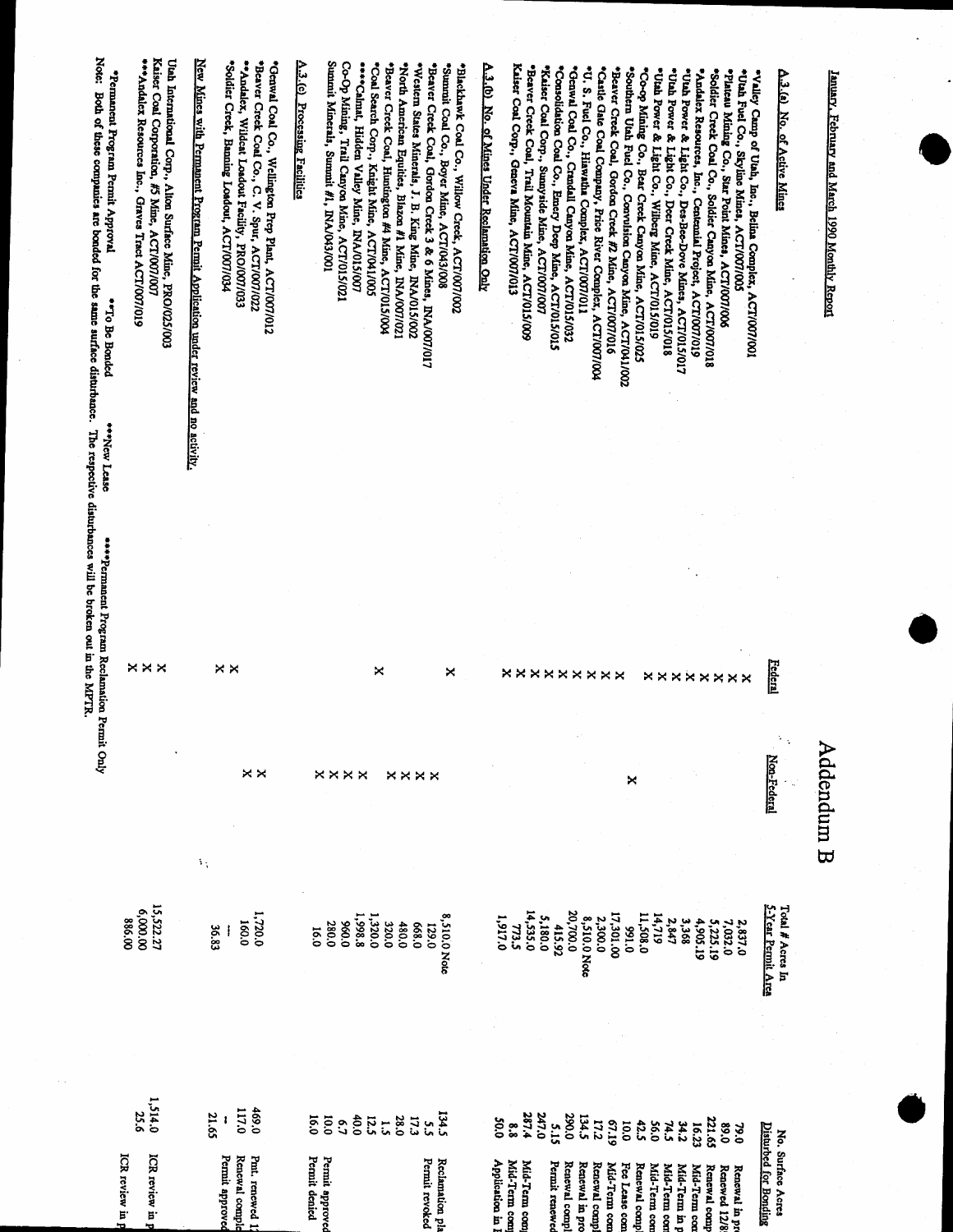12/04/92 DOGM REPORT TO OSM FOR PERIOD 01/01/91 TO 06/30/91

page 1

## INSPECTIONS

| <b>ERMIT#</b>              | INSPECTION<br>DATE | INSPECTION<br><b>TYPE</b>                                                                                                      | MINE<br><b>NAME</b>  |  | FEDERAL/<br>NON-FEDERAL |
|----------------------------|--------------------|--------------------------------------------------------------------------------------------------------------------------------|----------------------|--|-------------------------|
| ICT-007-001                | 01/31/91           |                                                                                                                                |                      |  |                         |
| $1C$ T-007-001             | 02/20/91           | $\mathbf C$                                                                                                                    | BELINA #1            |  | Federal                 |
| $1CT - 007 - 001$          | 03/21/91           | $\mathsf{P}% _{T}$<br>$\mathsf{P}% _{T}=\mathsf{P}_{T}\!\left( a,b\right) ,\mathsf{P}_{T}=\mathsf{P}_{T}\!\left( a,b\right) ,$ | BELINA #1            |  | Federal                 |
| +CT-007-001                | 04/29/91           | $\mathbf C$                                                                                                                    | BELINA #1            |  | Federal                 |
| 1CT-007-001                | 05/22/91           | P                                                                                                                              | BELINA #1            |  | Federal                 |
| ICT-007-001                | 06/21/91           | P                                                                                                                              | BELINA #1            |  | Federal                 |
| ICT-007-004                | 01/15/91           | $\mathbf C$                                                                                                                    | BELINA #1            |  | Federal                 |
| $10T - 007 - 004$          | 04/26/91           | $\mathbf C$                                                                                                                    | CASTLE GATE MINE     |  | Federal                 |
| :CT-007-005                | 01/16/91           | P                                                                                                                              | CASTLE GATE MINE     |  | Federal                 |
| iCT-007-005                | 01/22/91           | C                                                                                                                              | SKYLINE              |  | Federal                 |
| CT-007-005                 | 02/22/91           | P                                                                                                                              | SKYLINE              |  | Federal                 |
| $C$ T-007-005              | 03/27/91           | P                                                                                                                              | SKYLINE              |  | Federal                 |
| $CT - 007 - 005$           | 04/30/91           | p                                                                                                                              | SKYLINE<br>SKYLINE   |  | Federal                 |
| CT-007-005                 | 05/21/91           | P                                                                                                                              | SKYLINE              |  | Federal                 |
| CT-007-005                 | 06/28/91           | $\mathbb{C}$                                                                                                                   | SKYLINE              |  | Federal                 |
| :CT-007-006                | 01/30/91           | P                                                                                                                              | STARPOINT            |  | Federal                 |
| CT-007-006                 | 02/19/91           | C                                                                                                                              | STARPOINT            |  | Federal                 |
| :CT-007-006                | 03/07/91           | ¢                                                                                                                              | STARPOINT            |  | Federal                 |
| :CT-007-006                | 04/30/91           | P                                                                                                                              | STARPOINT            |  | Federal                 |
| CT-007-006                 | 05/22/91           | P                                                                                                                              | STARPOINT            |  | Federal                 |
| GT-007-006                 | 06/27/91           | $\circ$                                                                                                                        | STARPOINT            |  | Federal                 |
| $CT-007-007$               | 01/24/91           | C                                                                                                                              | SUNNYSIDE            |  | Federal                 |
| $10T - 007 - 007$          | 02/20/91           | C                                                                                                                              | SUNNYSIDE            |  | Federal                 |
| :CT-007-007                | 03/27/91           | P                                                                                                                              | SUNNYSIDE            |  | Federal                 |
| $10T - 007 - 007$          | 04/08/91           | $\mathbb{C}$                                                                                                                   | SUNNYSIDE            |  | Federal                 |
| CT-007-007                 | 05/31/91           | P                                                                                                                              | SUNNYSIDE            |  | Federal                 |
| CT-007-007                 | 06/04/91           | $\mathsf{P}$                                                                                                                   | SUNNYSIDE            |  | Federal                 |
| CT-007-011                 | 01/16/91           | $\mathsf{P}% _{T}=\mathsf{P}_{T}\!\left( a,b\right) ,\mathsf{P}_{T}=\mathsf{P}_{T}\!\left( a,b\right) ,$                       | <b>HIAWATHA</b>      |  | Federal                 |
| CT-007-011                 | 02/13/91           | $\ddot{\rm C}$                                                                                                                 | <b>HIAWATHA</b>      |  | Federal                 |
| $CT-007-011$               | 03/25/91           | $\mathsf{P}% _{T}$                                                                                                             | <b>HIAWATHA</b>      |  | Federal                 |
| CT-007-011                 | 04/16/91           | p                                                                                                                              | <b>HIAWATHA</b>      |  | Federal                 |
| $CT-007-011$               | 05/14/91           | Ċ                                                                                                                              | <b>HIAWATHA</b>      |  | Federal                 |
| $CT-007-011$               | 06/19/91           | Þ                                                                                                                              | <b>HIAWATHA</b>      |  | Federal                 |
| $CT - 007 - 016$           | 01/17/91           | P                                                                                                                              | GORDON CREEK #2 & #7 |  | Federal                 |
| :CT-007-016                | 02/27/91           | C                                                                                                                              | GORDON CREEK #2 & #7 |  | Federal                 |
| CT-007-016                 | 03/07/91           | P                                                                                                                              | GORDON CREEK #2 & #7 |  | Federal                 |
| CT-007-016                 | 04/03/91           | P                                                                                                                              | GORDON CREEK #2 & #7 |  | Federal                 |
| CT-007-016                 | 04/25/91           | $\mathbb{C}$                                                                                                                   | GORDON CREEK #2 & #7 |  | Federal                 |
| $CT-007-016$               | 05/06/91           | P                                                                                                                              | GORDON CREEK #2 & #7 |  | Federal                 |
| CT-007-016                 | 06/17/91           | $\mathbb C$                                                                                                                    | GORDON CREEK #2 & #7 |  | Federal                 |
| $CT - 007 - 018$           | 01/17/91           | P                                                                                                                              | SOLDIER CANYON       |  | Federal                 |
| $CT-OO7-O18$<br>CT-007-018 | 02/21/91           | $\mathsf{P}$                                                                                                                   | SOLDIER CANYON       |  | Federal                 |
|                            | 03/28/91           | $\mathbb C$                                                                                                                    | SOLDIER CANYON       |  | Federal<br>Federal      |
|                            |                    |                                                                                                                                |                      |  |                         |